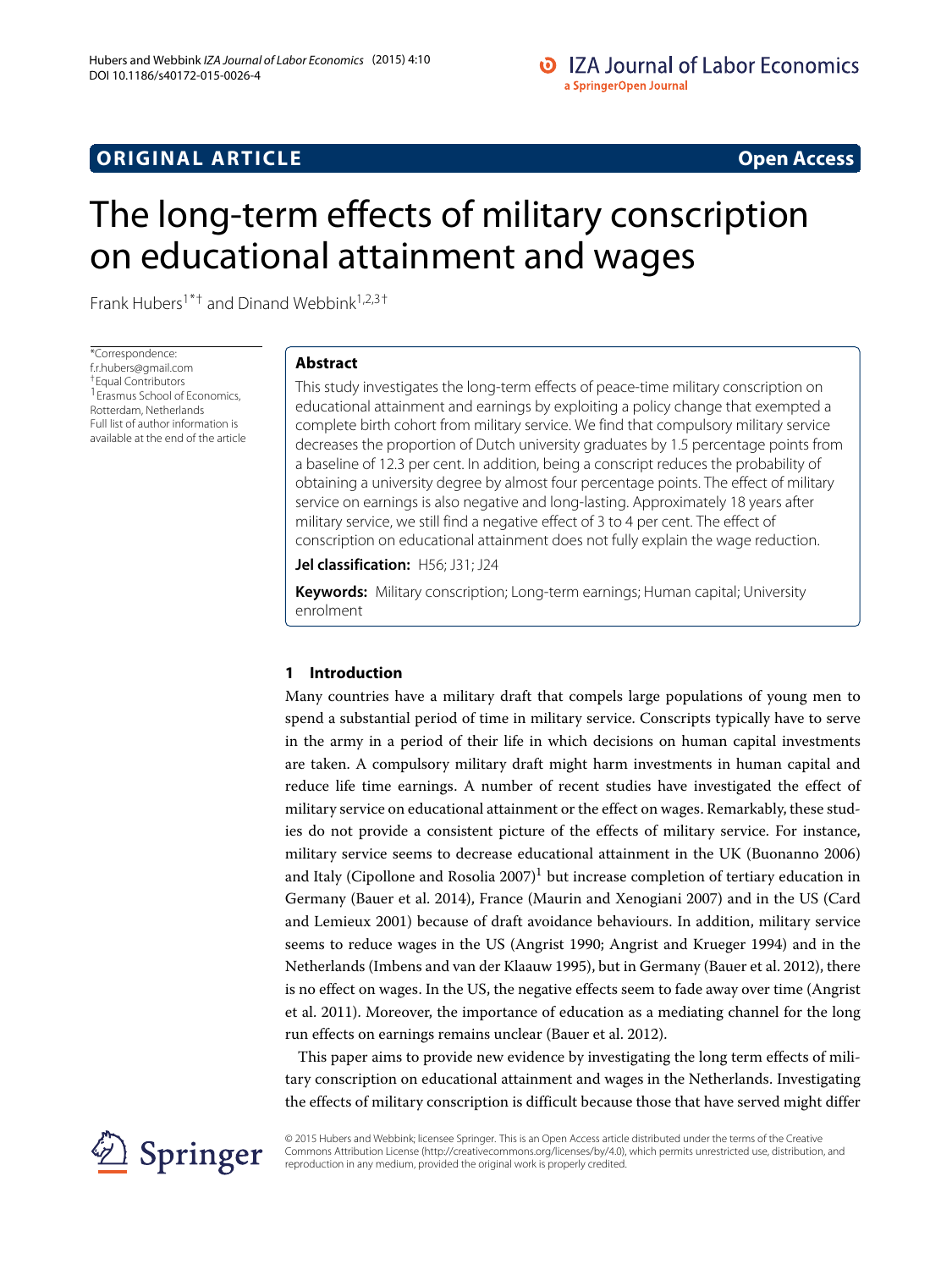from those that have not served. Despite the fact that military conscription was compulsory for all men in the Netherlands, only 40 per cent of each birth cohort actually served in the military. Those who were recruited were selected from a larger population and the various decisions made in this selection process are unobserved. This might induce selection bias if we compare the outcomes of those who served in the military with the outcomes of those that did not serve in the military.

To address this selection problem, we exploit a policy change that created a major difference in conscription between birth cohorts. In 1979, the age that Dutch young men were called for military service was lowered from 20 to 19. The direct consequence of this policy change was that a whole birth cohort was exempted from military service. We identify the causal effect of military service by comparing the long term outcomes of this exempted birth cohort with the outcomes of those born in the adjacent years. This local comparison enables us to generate two types of estimates. First, reduced form estimates of the difference between the exempted cohort and the adjacent cohorts that received the regular treatment of conscription provide a direct estimate of the societal costs of a system of conscription. The societal costs might consist of a lower educated population with a lower earnings capacity. Second, instrumental variable estimates show the effect of conscription for males that actually served in the army. These estimates for the compliers provide insight into the private costs of conscription. This approach is related to earlier work by Imbens and van der Klaauw [\(1995\)](#page-15-7). They introduced an instrumental variable approach that exploits all variation in conscription between fourteen birth cohorts for obtaining estimates of the short term wage effects for conscripts. We also apply their approach for testing the robustness of our main results on the long term effects of conscription on three education outcomes and wages using micro-level data from 1997 to 2002. Moreover, data on educational attainment and earnings of women enable us to perform a placebo test about the influence of other time related confounding factors.

This paper contributes to the recent literature on the effects of military service. First, by exploiting variation in conscription that is transparent and arguably exogenous in a local approach, we are able to obtain estimates of both the societal and private costs of a system of compulsory military service. Second, we are able to trace the effects of conscription on investment in human capital. In particular, we are able to investigate the effects of military conscription on completion of university education. We find that the system of compulsory military service decreases the proportion of university graduates by 1.5 percentage points from a baseline of 12.3 per cent. In addition, being a conscript reduces the probability of obtaining a university degree by almost four percentage points. Third, we investigate the long term effects of conscription on the average societal wages and the wages of conscripts. We find that the system of military service reduces average societal wages by 1.5 per cent. In addition, conscripts lose approximately four per cent of their wages by serving in the military. This suggests that the negative effects of military service are long-lasting. Finally, we investigate to what extent the wage costs of conscription can be explained by the decrease in investment in human capital. We find that the effect of conscription on educational attainment does not fully explain the wage reduction. This suggests that conscription also reduces individual earnings capacity through channels other than a reduction in human capital.

The remainder of the paper is organised as follows. The next section will provide background information about military conscription in the Netherlands. Section [3](#page-3-0) discusses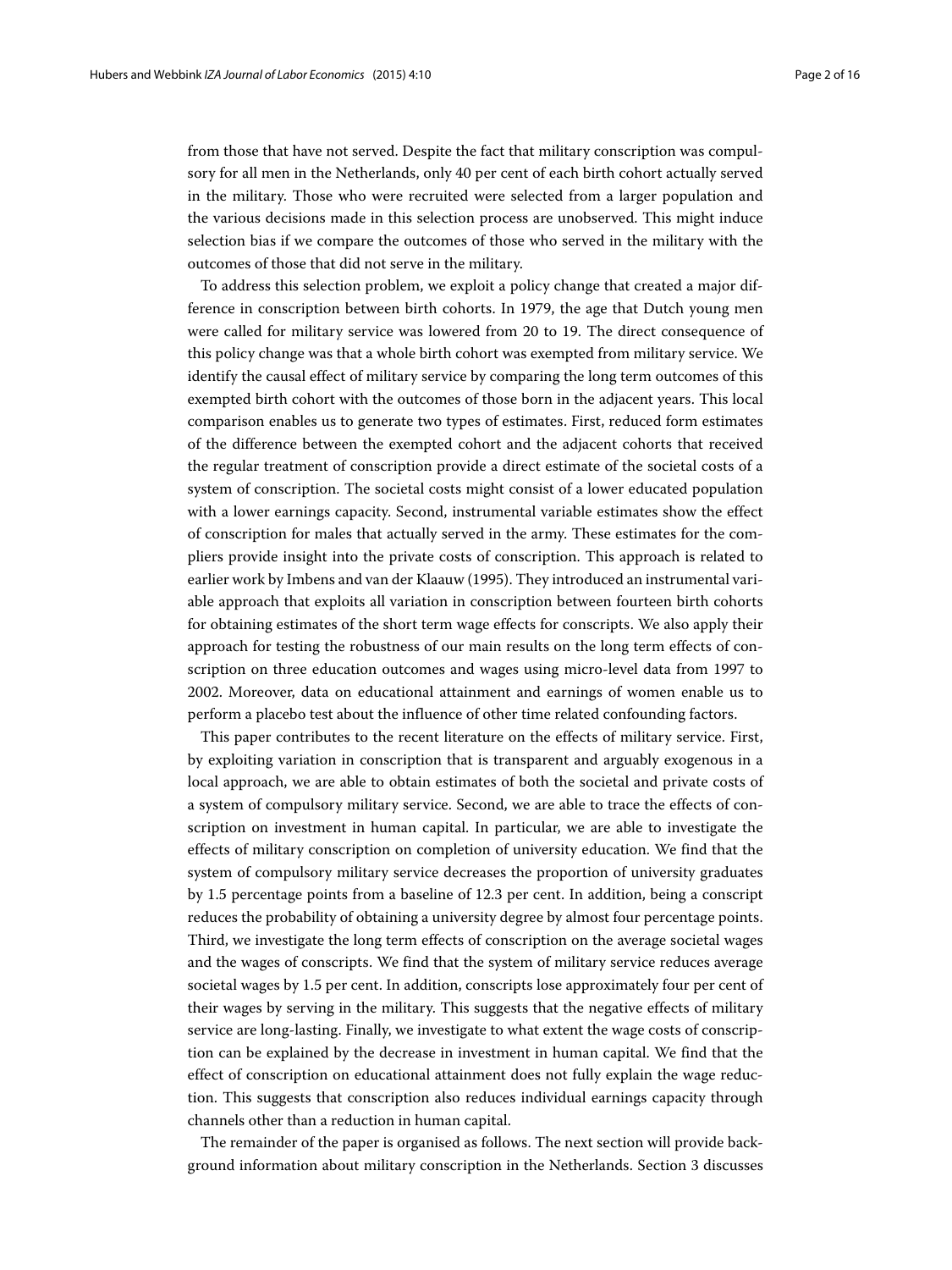previous research on the effects of military conscription. Section [4](#page-4-0) explains our empirical strategy. The data are described in Section [5.](#page-6-0) Section [6](#page-7-0) shows the main estimation results, and Section [7](#page-11-0) shows the results of several sensitivity tests. Section [8](#page-13-0) concludes.

#### **2 Background**

The Netherlands has had a system of military conscription for almost two centuries. It was introduced by Napoleon in 1810 when the Netherlands was under French rule. It was only in the 1990s that Dutch politicians started seriously questioning the need for a large drafted army. The fall of the Berlin wall and the end of the Cold War had diminished the fear for a military invasion. Eventually, military conscription was abandoned in the Netherlands in 1997<sup>2</sup>.

Military conscription is part of the political ideal of the nation-state, in which all citizens alike have the duty to protect their fatherland. The advantages of the draft system for the state are evident; the supply of cheap labour provides the state with a large army. However, the military conscription system is also criticized. First, the draft system might induce an inefficient match of jobs and people. Recruits are rather arbitrarly allocated to a job without proper consideration of productivity, comparative advantages and outside options (Lau et al. [2004\)](#page-15-10). This inefficiency might also be linked to the fact that serving in the military was for many recruits a long period of boredom (Duindam [1995\)](#page-15-11). The second implication of the draft is that it can be regarded as a hidden tax, unequally distributed among the population. The state forces young men to work for a certain amount of time for wages that are probably much lower than they could have earned in the labour market. This difference can be regarded as a tax for the young men that have to serve (Lau et al. [2004;](#page-15-10) Poutvaara and Wagener [2007;](#page-15-12) Poutvaara and Wagener [2011\).](#page-15-13)

In this study, we investigate the long term effects of the Dutch military draft system from the period between 1970 and 1990. Since the Netherlands was not involved in any wars during this period, our analysis is about the effects of peace time conscription. During this period, the military consisted of almost 50 per cent conscripts. At the age of 17, Dutch males received a letter from the Dutch Ministry of Defence about the registration as a recruit and duties and procedures of conscription<sup>3</sup>. The medical and psychological examination took place in the year the potential recruit turned 18. On average, 30 per cent of the potential recruits were immediately exempted from military service. The reasons to be exempted varied. These could be serious medical conditions or 'psychological instability' but also less obvious 'medical conditions' such as being at least 2 meters tall. The 'psychological instability' exemption became notorious since many attempted to be exempted via this route by pretending to be mentally ill. Those who passed the medical examinations were considered fit to serve and were supposed to wait until they were called for service. During this period, the recruit could still opt for other reasons to be exempted. Some reasons to be exempted were being enrolled in tertiary education or being the sole breadwinner in the household. Although most exemptions were temporary, in practice, they often became full exemptions since men were rarely called for service after their  $26<sup>th</sup>$  birthday. A special case was the conscientious objector, who refused to perform military service out of principle. Conscientious objectors were granted an alternative social or civilian conscription. Those considered fit to serve were called for military service in the year they turned 19. The recruits that were called for service generally served in the military for 14 months. About 15 per cent of the recruits were invited to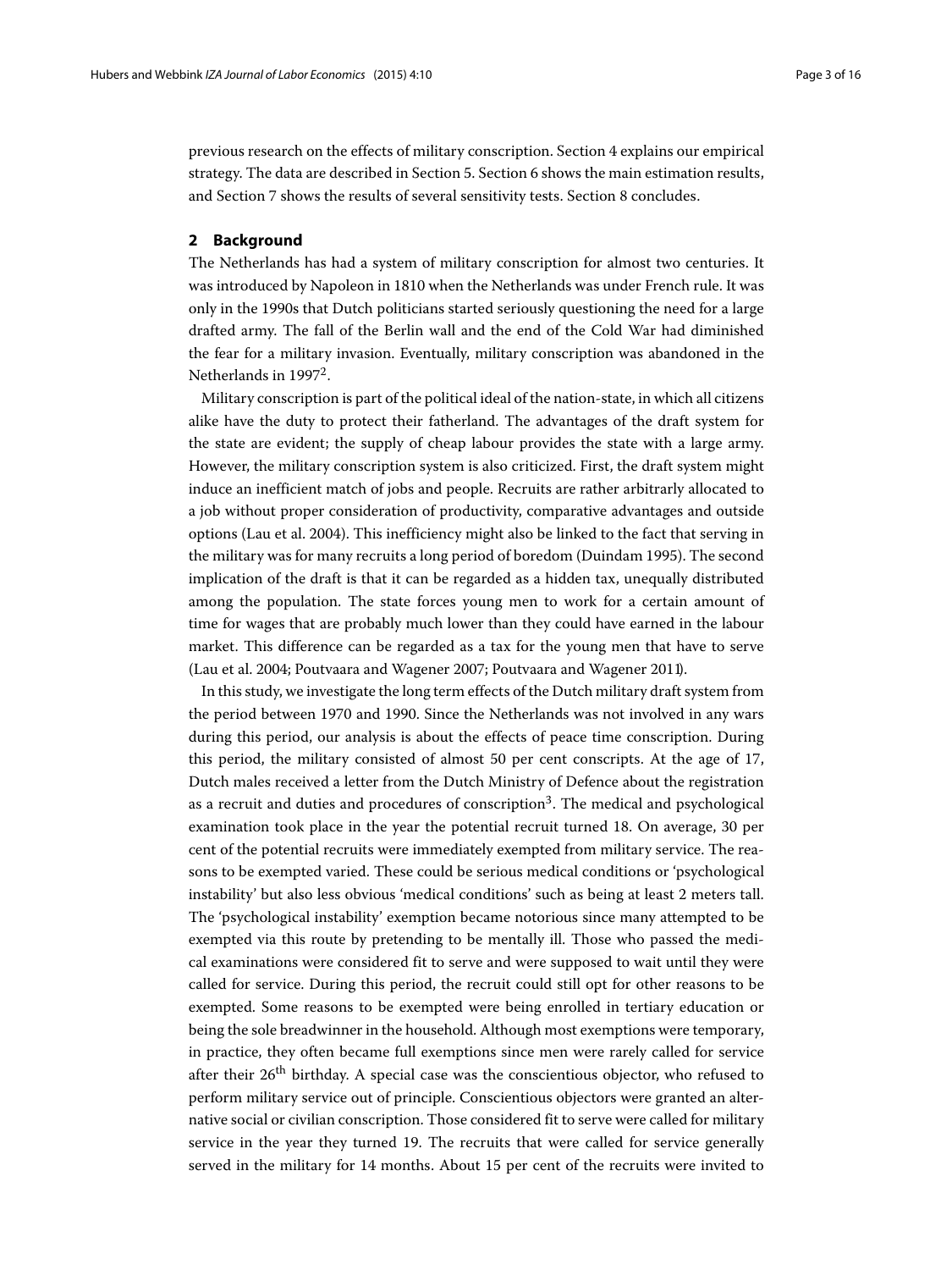be trained as officers. This meant slightly better pay, but also serving for 16 instead of 14 months.

From 1969, the military was confronted with a structural surplus of recruits, caused both by a decreased demand – a result of budget cuts which allowed a maximum of 45,000 recruits annually – and an increasing supply of recruits because of the post-war birth wave (Hoffenaar and Schoenmaker [1994\)](#page-15-14). A number of policies were implemented to reduce this surplus. The first was the introduction of the so called 'special exemption' category, which consisted of a random selection of men from those who were fit to serve. Being 'specially exempted' implied that the recruit was not called for duty except in the case of an emergency. The second policy was a change in the conscription age, which was lowered from 20 to 19 from 1979 onwards. Although the official reason for this change in policy was to improve the transition from secondary school to military service, an important side effect was that birth cohort 1959 was completely exempted from military service. In 1978 all those turning 20 that year were called for military service (birth cohort 1958) while in 1979 all those turning 19 were called for service (birth cohort 1960). We will exploit this shock in our empirical model.

#### <span id="page-3-0"></span>**3 Previous studies**

#### **3.1 Conscription and educational attainment**

Several studies have assessed the effects of military conscription on educational attainment. In general, the evidence seems mixed as some studies report a negative effect of military conscription, whereas other studies find that military conscription induces an increase of enrolment in tertiary education. Keller et al. [\(2009\)](#page-15-15) compare European countries since the 1960s and find a strong negative association between enrolment in tertiary education and the share of recruits in a country. Buonanno [\(2006\)](#page-15-0) finds that that exemption from military service in the UK increases educational attainment by approximately a quarter of a year. However, for Italy, no effect of military conscription on enrolment in tertiary education is found, except for recruits from lower socio-economic backgrounds (Di Pietro [2013\)](#page-15-16). Cipollone and Rosolia [\(2007\)](#page-15-1) exploit regional variation in military conscription in Italy and find that military conscription also has a negative impact on male high school graduation. Remarkably, they also find a positive effect on graduation rates of girls from the same areas and cohorts. Positive effects of military conscription on completion of tertiary education have been reported for France (Maurin and Xenogiani [2007\)](#page-15-3), for the US (Card and Lemieux [2001\)](#page-15-4) and for Germany (Bauer et al. [2014\)](#page-15-2). These effects seem to be driven by draft avoidance behaviour.

#### **3.2 Conscription and earnings**

A number of studies have focused on the effect of military conscription on future wages. These studies find mixed effects, ranging from zero to a negative effect. Imbens and van der Klaauw [\(1995\)](#page-15-7) find that being conscripted in the Netherlands reduces earnings ten years after conscription by almost 5 per cent. Findings for the United Kingdom suggest that military conscription reduces wages by 4 to 7 per cent (Buonanno [2006\)](#page-15-0). However, several other studies do not find an effect of military conscription on wages. For instance, Grenet et al. [\(2010\)](#page-15-17) do not find a reduction of wages for conscripts in the United Kingdom. In addition, peace time conscription seems not to harm future wages in Germany (Bauer et al. [2014,](#page-15-2) [2012\)](#page-15-8). Moreover, for Australian recruits no negative wage effects have been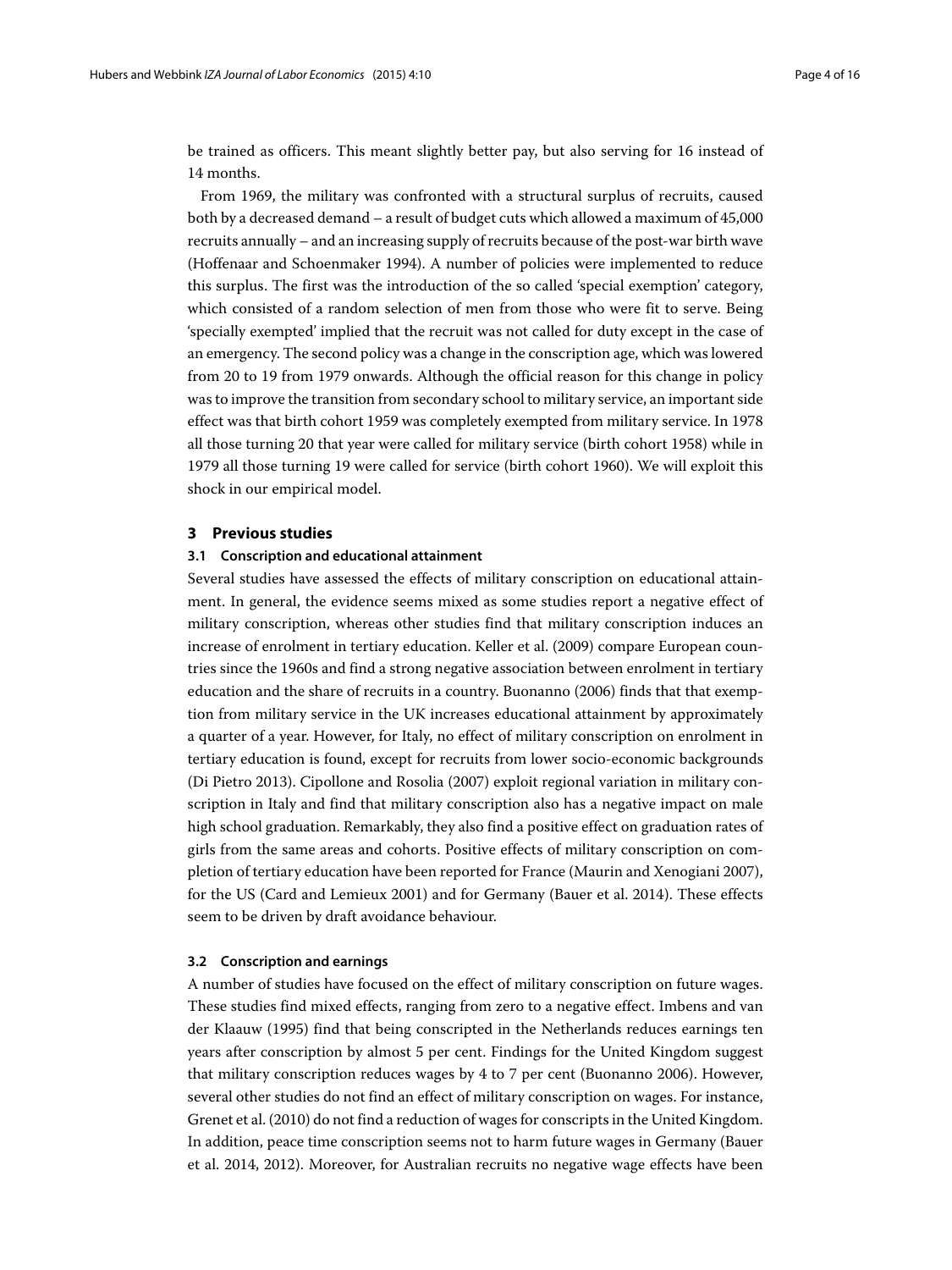found for military conscription in the Vietnam-era (Siminski [2013\)](#page-15-18). For the US, there seems to be a negative short term effect that fades out over time. Angrist [\(1990\)](#page-15-5) shows that ten years after service during the Vietnam War, veterans earn 15 per cent less than those who didn't serve. However, in the long run, these adverse consequences of conscription seem to fade out (Angrist et al. [2011\)](#page-15-9). A study of the medium and long term effects of conscription in the Second World War finds no significant differences between veterans and non-veterans (Angrist and Krueger [1994\)](#page-15-6).

In sum, previous empirical studies suggests that military service, both in peace time as in war time, has either no effect or a negative effect on future earnings. The negative effects might result from the effect of conscription on human capital. Conscription might diminish individual returns on human capital, which in turn affects the future wages of a recruit (Lau et al. [2004;](#page-15-10) Poutvaara and Wagener [2007;](#page-15-12) Poutvaara and Wagener [2011\).](#page-15-13) Young men are typically called for military service during a period of their lives that would otherwise be devoted to learning or gaining work experience. In addition, human capital accumulated before the draft might depreciate during military service. If military service causes a break in the educational career, it is likely that more time will be needed for completion of tertiary education and might therefore reduce the probability of enrolment and completion of tertiary education. On the other hand, the conscription system in the Netherlands gave recruits the opportunity to postpone their military service duties until they finished their tertiary education. In practice, this often led to a full exemption as a recruit older than 26 was considered too old to serve in the military (Hoffenaar and Schoenmaker [1994\)](#page-15-14). Draft-avoidance behaviour may therefore just as well have led to an increase in enrolment in tertiary education in the Netherlands.

#### <span id="page-4-0"></span>**4 Empirical strategy**

This study aims to estimate the effect of military conscription on education and wages. The most straightforward way to estimate the effect of conscription would be to regress the outcome variables on a dummy variable for serving in the military using the following equation:

$$
Y_i = \beta_0 + \beta_1 S_i + \beta_2 X_i + \varepsilon_i,\tag{1}
$$

in which  $Y_i$  is the dependent variable, for instance earnings or education,  $S_i$  is a dummy variable equal to 1 if individual *i* served in the military and 0 otherwise and *Xi* is a vector of covariates. The regression above would give an unbiased estimate if serving in the military could be considered as a random event. This is unlikely to be the case because of the complicated selection procedures and the various opportunities to be exempted from military service. For instance, individuals with specific – unobserved – skills may have been more successful in exploiting these exemptions than others. We may therefore not assume that  $S_i$  is uncorrelated with  $\varepsilon_i$ .

To address this endogeneity problem, we exploit a policy change that exempted a complete birth cohort from being conscripted. From 1979 onwards, the age that men were called for military conscription was lowered from 20 to 19. As a consequence, the complete birth cohort of 1959 was exempted from military service. Hence, this policy change creates a transparent counterfactual for regular cohorts that had to serve in the army. This variation can be considered as random because it is driven by a governmental decision which is likely to be unrelated with individual (unobserved) factors. We can assess the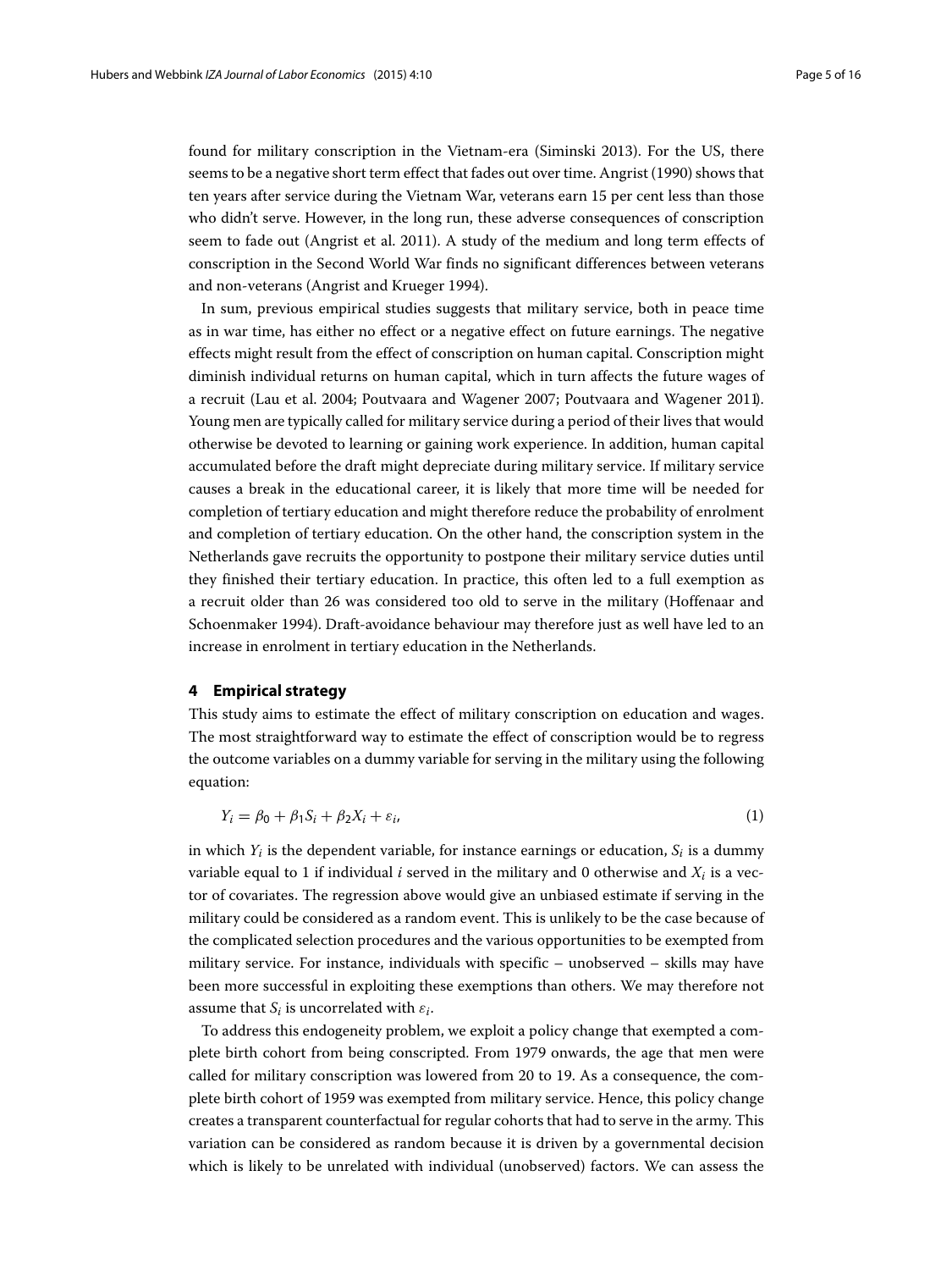effect of conscription by comparing the outcomes of the cohorts born around 1959. For this comparison, we estimate reduced form models that include a dummy for being born in 1959 ( $bc$ 1959<sub>*i*</sub>) and controls for a smooth function age ( $f(A_i)$ ) and other covariates ( $X_i$ ):

<span id="page-5-0"></span>
$$
Y_i = \delta_0 + \delta_1 bc \mathbf{1959}_i + f(A_i) + \delta_2 X_i + v_i \tag{2}
$$

The parameter  $\delta_1$  captures the effect of being born in 1959. This effect can be attributed to the system of conscription if we assume that the schooling and earnings capabilities of males born in 1959 are not different from the capabilities of males born in the adjacent years before and after 1959. If *bc*1959*<sup>i</sup>* is a dummy variable equal to 1 if individual *i* is born in 1959 and 0 otherwise, the estimates of  $\delta_1$  can be interpreted as the societal effect of not having a system of compulsory military service. For instance, if the average wage of males born in 1959 are higher than the wages of those born in adjacent years, this can be interpreted as the societal costs of a system of conscription. The adjacent cohorts would have earned the same wages as males born in 1959 if there had not been a system of compulsory military service. It should be noted that the policy change exploited in this paper creates a discontinuity in the probability of serving in the army that had a duration of one year only. After this year, the probability of serving in the army returned to the regular level. In the standard regression discontinuity models, as for instance applied by Bauer et al. [\(2012\)](#page-15-8), the probability of serving in the army only changes once. Our application provides the opportunity to use before and after cohorts for comparisons. This makes the estimates less vulnerable for functional form assumptions, for instance, about the specification of age. In addition, we can apply a local approach by using discontinuity samples of birth cohorts around 1959 for our estimation<sup>4</sup>. Estimation of Equation [\(2\)](#page-5-0) is based on the exclusion restriction that the change in outcomes between birth cohort 1959 and the adjacent birth cohorts can be fully attributed to military conscription. In our sensitivity analysis, we will test this assumption by investigating differences between cohorts of women that were not subject to the conscription laws.

Imbens and van der Klaauw [\(1995\)](#page-15-7) applied an approach in which the proportion of men that served in a specific birth cohort  $(S_i)$  was used as an instrument:

$$
S_i = \alpha_0 + \alpha_1 S_i + f(A_i) + \alpha_2 X_i + \varepsilon_i
$$
  
\n
$$
Y_i = \beta_0 + \beta_1 \hat{S}_i + f(A_i) + \beta_2 X_i + \eta_i
$$
\n(3)

An innovative feature of the IV-approach of Imbens and van der Klaauw [\(1995\)](#page-15-7) is that they were able to apply this approach without observing whether an individual had served in the army. Their key insight is that the expectation of  $S_i$  conditional on the proportion that served from their birth cohort and covariates is equal to the proportion of the birth cohort that actually served because all regressors remain constant within each cohort, hence  $E(S_i|S_iX_i) = S_i$ . This implies that  $\alpha_1 = 1$ ,  $\alpha_0 = \alpha_2 = 0$ , and  $S_i = \alpha_1 S_i = S_i$ . Hence, the causal effect of conscription can be estimated with the following equation:

<span id="page-5-1"></span>
$$
Y_i = \beta_0 + \beta_1 S_i + f(A_i) + \beta_2 X_i + \eta_i
$$
\n(4)

Imbens and van der Klaauw [\(1995\)](#page-15-7) estimated this equation using aggregated wage data (monthly birth cohort averages) from 1989 and 1990.We will estimate a local approach of the model of [1995,](#page-15-7) focussing on birth cohort 1959 and the adjacent cohorts. This approach is similar to Equation [\(2\)](#page-5-0) but uses  $S_i$  instead of the variable  $bc$  1959 $_i$ . For the estimation, we use discontinuity samples that include only one, two or three birth cohorts around 1959.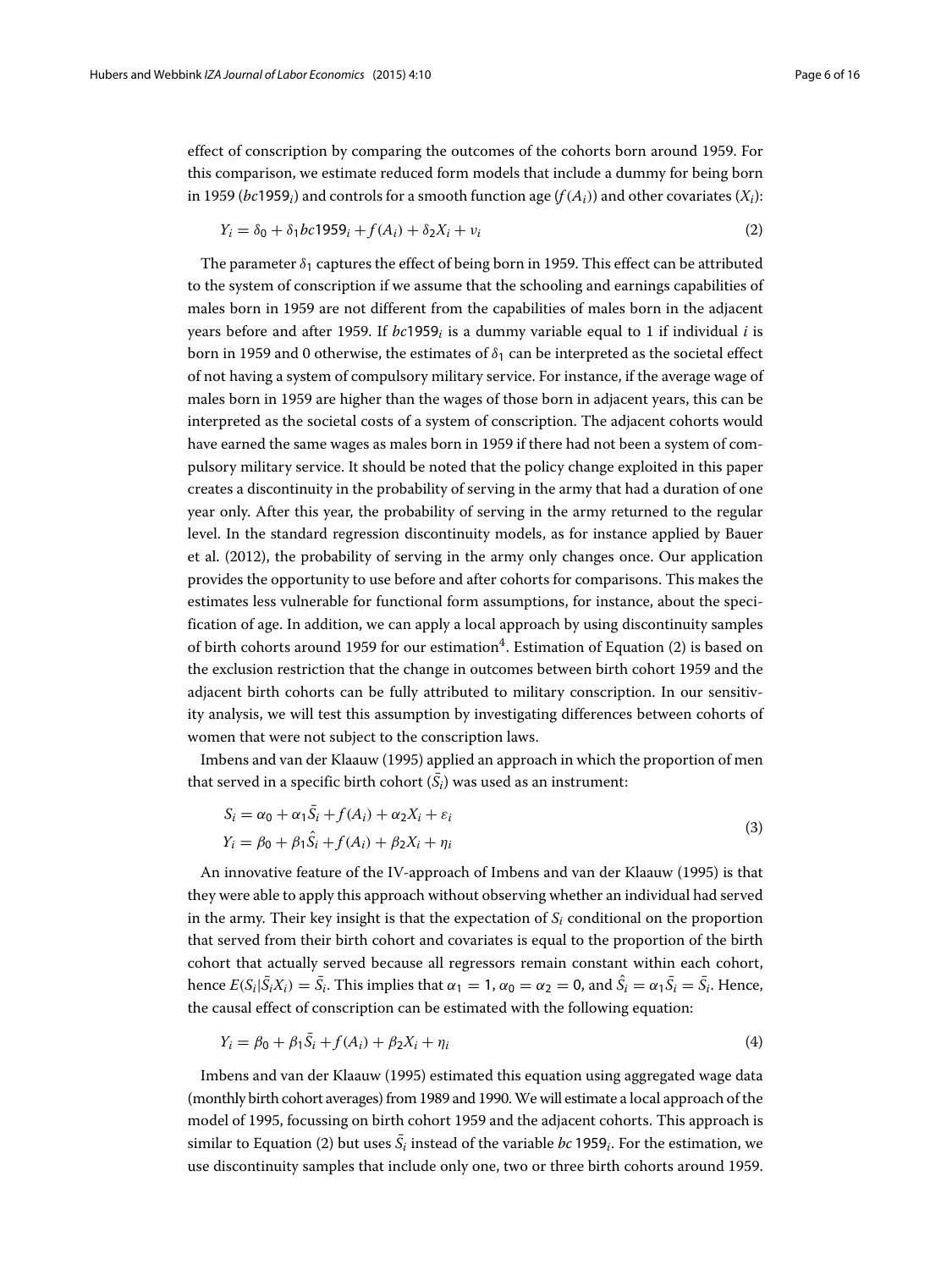In our sensitivity analysis, we replicate the models of Imbens and van der Klaauw [\(1995\)](#page-15-7) to test our main assumptions by performing 'placebo tests' using data of women.

In sum, we estimate reduced form models of the effect of conscription on education and wages (Equation [\(2\)](#page-5-0)). These estimates can be interpreted as the societal impact of conscription. In addition, we estimate the long term effects for conscripts by using an instrumental variable approach (Equation [\(4\)](#page-5-1)).

#### <span id="page-6-0"></span>**5 Data**

The data that are used in the analysis come from the so-called Wage Structure Survey  $(LSO)^5$  that includes individual-level data on wages, education and background characteristics. Data on wages are obtained through the annual survey on employment and wages among firms and partly through administrative data on the insured workers. This means that all information on wages comes from administrative sources (firms or administrative data on insured people). This dataset also contains information on gender, age and job characteristics. Data on education are obtained from the annual labour force survey and are matched with the wage data. This matched data-set is called the Wage Structure Survey. We obtained data from the surveys of 1995, 1996, 1997 and 2002. These yearly surveys consist of approximately 125,000 individuals.

#### **5.1 The outcome variable**

For our first outcome variable, educational attainment, we can use three indicators: years of education and completion of two types of tertiary education (higher professional education or university education). Education is measured with a 16-point scale which is translated into years of education. Dutch tertiary education consists of two levels: higher professional education and university education. The first type of tertiary education has a vocational orientation and is considered to be the lowest level. University education has an academic orientation. Our second outcome variable is (log) annual wages. Our data contain the gross annual wages of 1995, 1996, 1997 and 2002. The data on wages from 1995-1997 have been converted from guilders to euros.

#### **5.2 The independent variable**

In the analysis, we exploit variation in the proportion of conscripts between birth cohorts for identifying the effect of conscription. The year of birth has been registered in our data. In addition, we use information on gender and the year of the survey. Information about the proportion of males per birth cohort that served in the army was derived from Imbens and van der Klaauw [\(1995\)](#page-15-7), who obtained this information from the Dutch Ministry of Defense. Data for the years since 1969 proved not to be available at the Dutch Ministry of Defense. The proportion of men that served in the army for the birth cohorts 1956 to 1969 is shown in Figure [1.](#page-7-1) The proportion of men that received a special exemption status is shown in Figure [2.](#page-7-2)

Summary statistics of the main variables are shown in Table [1](#page-8-0) and Figures [3](#page-8-1) and [4.](#page-9-0) These statistics also give a first impression of the effect of conscription on educational attainment and earnings. Table [1](#page-8-0) shows summary statistics after pooling the four yearly LSO datasets. The four columns show the means for males born in 1959 and the means for the two, four or six adjacent male birth cohorts. We observe that males born in 1959 more often complete tertiary education, especially university education, than males born in the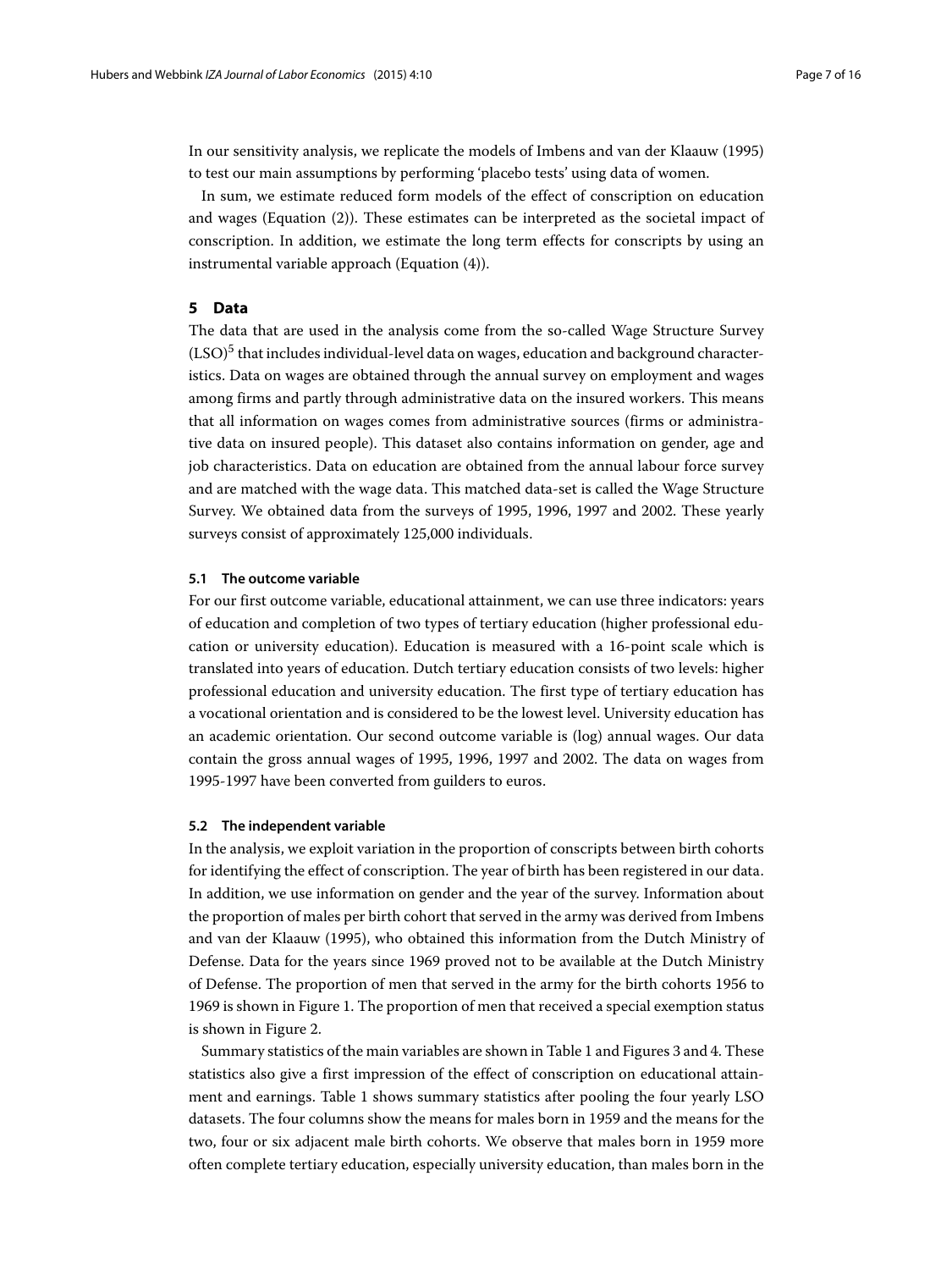

<span id="page-7-1"></span>adjacent years (columns  $(2)$ ,  $(3)$  and  $(4)$ ). In addition, we observe that the annual earnings of males born in 1959 are higher than the annual earnings of those born in the adjacent birth cohorts. Figure [3](#page-8-1) shows the proportion of the Dutch population that completed tertiary education by birth cohort. The vertical bars are based on a regression of completion of tertiary education on birth cohort adjusted for a quadratic function of age. We observe that birth cohort 1959 deviates most from the expected value based on the age profile. Figure [4](#page-9-0) shows the gross average wages of men per birth cohort. This graph is based on the combined LSO data of, respectively, 1995, 1996, 1997 and 2002. As in Figure [2,](#page-7-2) the bars in Figure [4](#page-9-0) are based on a regression of wages on birth cohorts adjusted for a quadratic function of age. Figure [4](#page-9-0) shows that the average annual income for those born in 1959 is above the earnings prediction based on a quadratic age curve. The summary statistics shown in Table [1](#page-8-0) and in Figures [3](#page-8-1) and [4](#page-9-0) suggest a negative effect of conscription on educational attainment and earnings.

#### <span id="page-7-0"></span>**6 Main estimation results**

This section shows the estimates of the models that only exploit the variation due to the policy change that exempted all men born in 1959 from military service. The estimates are obtained by using local discontinuity samples of one, two or three years around the exempted cohort.

<span id="page-7-2"></span>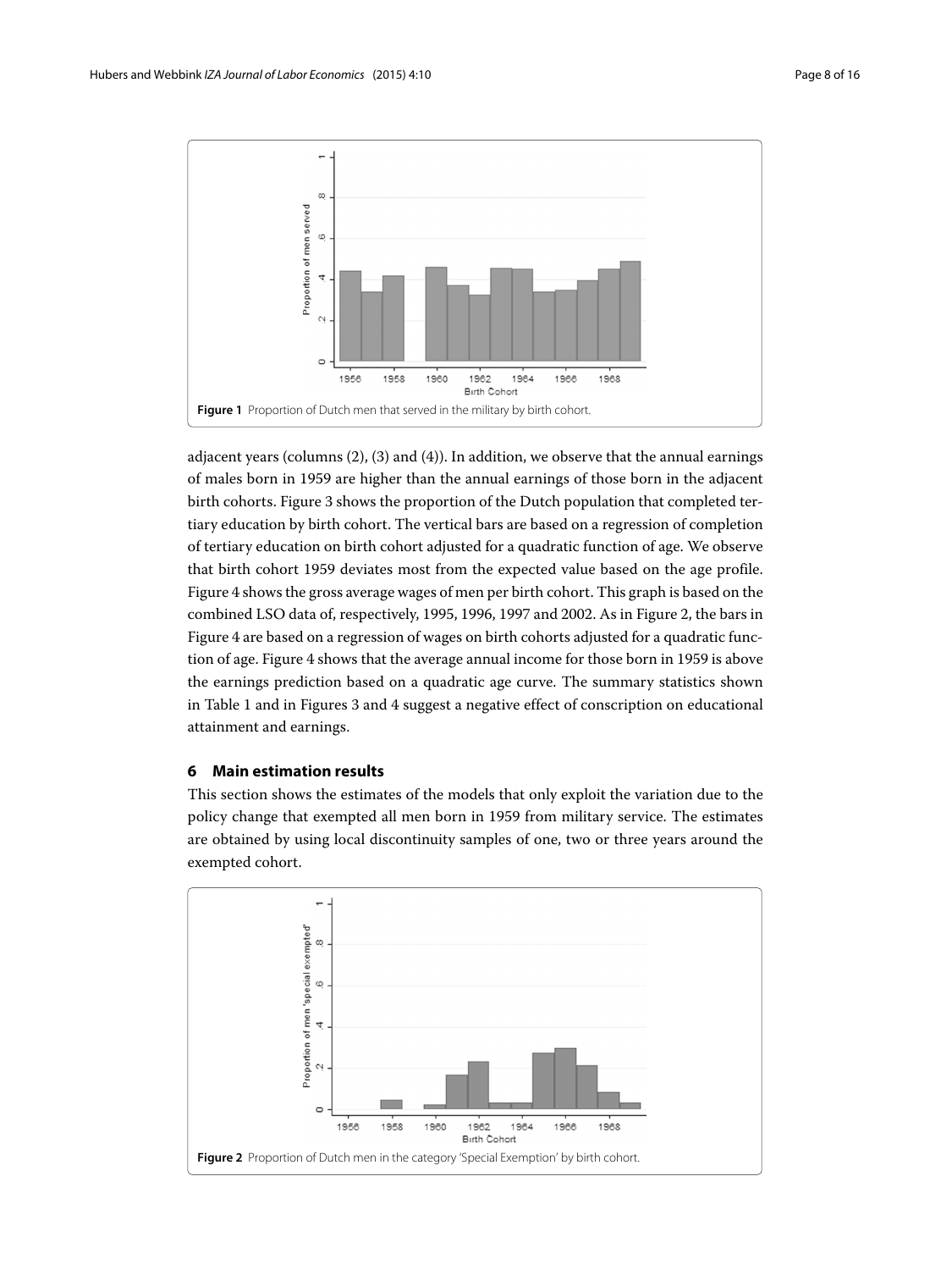<span id="page-8-0"></span>

|                                   | (1)                | (2)          | (3)             | (4)           |
|-----------------------------------|--------------------|--------------|-----------------|---------------|
| Conscription                      | No                 | Yes          | Yes             | Yes           |
| <b>Birth cohort</b>               | <b>Cohort 1959</b> | $± 1$ cohort | $\pm$ 2 cohorts | $± 3$ cohorts |
| Age                               | 38.1               | 38.0         | 38.0            | 38.1          |
| Years of completed education      | 13.3               | 13.3         | 13.3            | 13.2          |
| Tertiary education (%)            | 34.4               | 32.6         | 32.6            | 32.6          |
| Higher professional education (%) | 22.1               | 21.7         | 21.8            | 21.8          |
| University degree (%)             | 12.3               | 10.8         | 10.8            | 10.8          |
| Gross annual wages (in 1000 euro) | 28.5               | 28.0         | 28.0            | 28.0          |
| Served in the army (%)            | 0                  | 44.1         | 39.9            | 39.4          |
| Special exemption status (%)      | 0                  | 3.5          | 5.9             | 7.7           |

#### **Table 1 Summary statistics**

Note: Columns (2), (3) and (4) contain, respectively, one, two or three cohorts before and after birth cohort 1959, but do not include cohort 1959.

#### **6.1 Conscription and educational attainment**

Table [2](#page-9-1) shows the estimated effects of military conscription on educational attainment using the local approach. We use three different schooling outcomes: years of completed schooling (top panel), obtaining a degree of higher professional education (middle panel) and obtaining a university degree (bottom panel). As mentioned before, tertiary education in the Netherlands consists of two levels: higher professional education and university education. We look specifically at the effects on tertiary education as the transition from secondary education coincides with the period that Dutch conscripts are called to serve in the army. In addition, completion of tertiary education might be a route for avoiding military conscription. Each panel of Table [2](#page-9-1) shows reduced form estimates and IV-estimates for discontinuity samples of one, two and three years around 1959. For each discontinuity sample, we show the results of a linear and quadratic specification of age.

All point estimates in Table [2](#page-9-1) suggest a negative effect of conscription on investment in human capital. However, the estimated effects on years of schooling and on the probability of obtaining a degree of higher professional education are statistically insignificant. The estimated effects on obtaining a university degree show a different picture; military conscription harms the probability of obtaining a university degree. Males born in 1959 are 1.5 percentage points more likely to obtain a university degree than those born in

<span id="page-8-1"></span>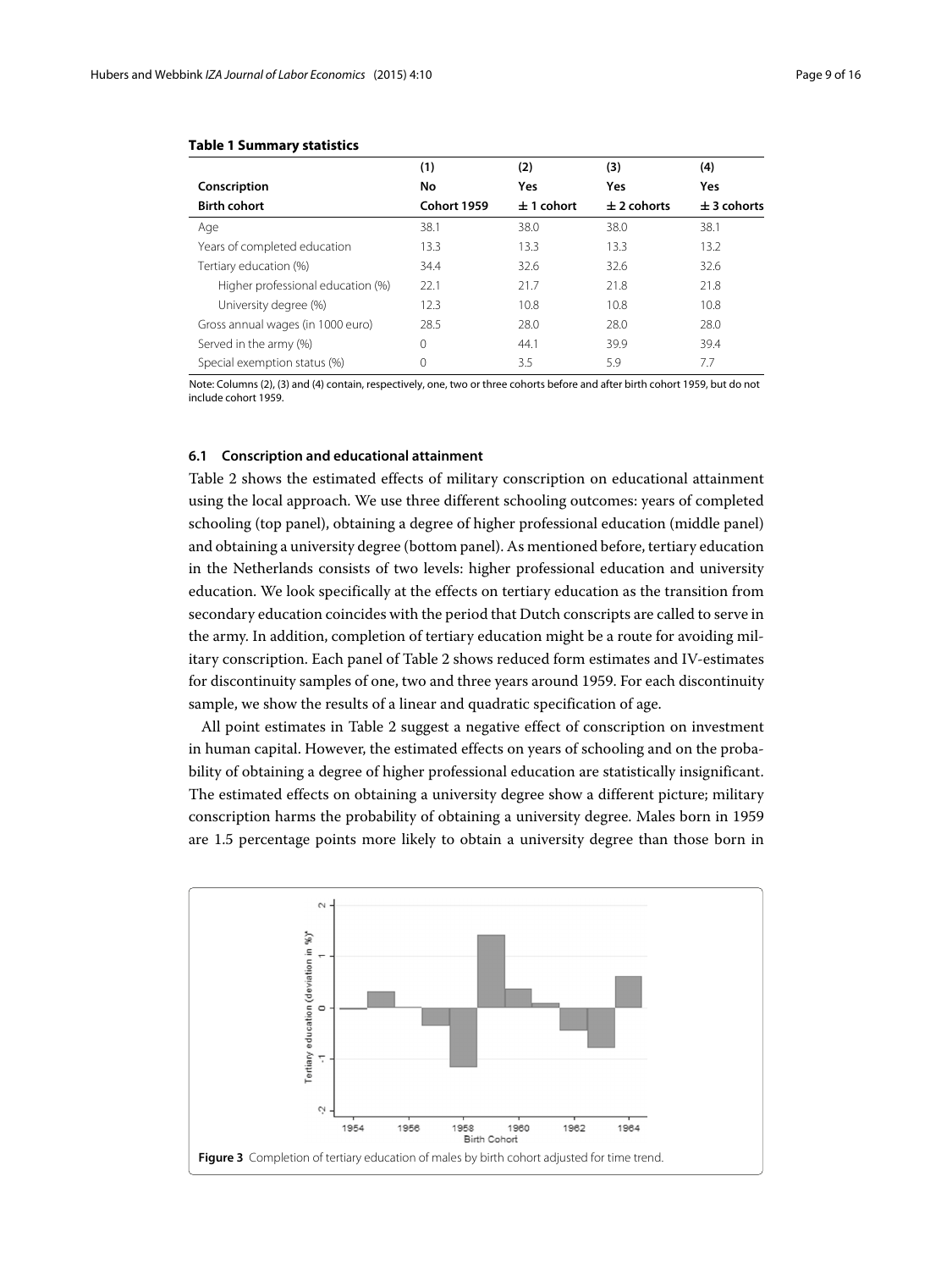

<span id="page-9-0"></span>the adjacent three years. This implies that the system of military conscription causes a reduction of university education completion from 12.3 to 10.8 per cent. If there had not been a system of military conscription, the proportion of male university graduates in the adjacent three cohorts before and after 1959 would have been 1.5 percentage points higher. This reduction probably induces substantial societal costs as tertiary education is often considered to be important for social welfare and economic growth (Hanushek and Woessmann [2008\)](#page-15-19). The IV-estimates are obtained through a rescaling of the reduced form estimates with the proportion of conscripts per birth cohort. These estimates suggest that the impact for the compliers, those that would serve if they were not born in

|                                   | $±1$ birth cohort |             | $±2$ birth cohorts |             | $±3$ birth cohorts |             |
|-----------------------------------|-------------------|-------------|--------------------|-------------|--------------------|-------------|
| Years of completed education      | (1)               | (2)         | (3)                | (4)         | (5)                | (6)         |
| Reduced form                      | $-0.019$          | $-0.026$    | $-0.041$           | $-0.044$    | $-0.059$           | $-0.064$    |
|                                   | (0.044)           | (0.044)     | (0.040)            | (0.041)     | (0.039)            | (0.040)     |
| $\mathsf{IV}$                     | $-0.043$          | $-0.059$    | $-0.064$           | $-0.069$    | $-0.084$           | $-0.091$    |
|                                   | (0.10)            | (0.10)      | (0.098)            | (0.099)     | (0.095)            | (0.095)     |
| Higher professional education (%) | (1)               | (2)         | (3)                | (4)         | (5)                | (6)         |
| Reduced Form                      | $-0.003$          | $-0.004$    | $-0.003$           | $-0.002$    | $-0.003$           | $-0.002$    |
|                                   | (0.007)           | (0.007)     | (0.006)            | (0.006)     | (0.006)            | (0.006)     |
| $\mathsf{N}$                      | $-0.008$          | $-0.009$    | $-0.006$           | $-0.005$    | $-0.006$           | $-0.005$    |
|                                   | (0.015)           | (0.015)     | (0.015)            | (0.015)     | (0.014)            | (0.014)     |
| University education (%)          | (1)               | (2)         | (3)                | (4)         | (5)                | (6)         |
| Reduced form                      | $-0.015***$       | $-0.016***$ | $-0.015***$        | $-0.015***$ | $-0.015***$        | $-0.016***$ |
|                                   | (0.005)           | (0.0051)    | (0.0046)           | (0.0046)    | (0.0044)           | (0.0044)    |
| $\mathsf{IV}$                     | $-0.033***$       | $-0.035***$ | $-0.035***$        | $-0.035***$ | $-0.030***$        | $-0.033***$ |
|                                   | (0.011)           | (0.011)     | (0.011)            | (0.011)     | (0.011)            | (0.011)     |
| Age polynomials                   | Linear            | Quadratic   | Linear             | Quadratic   | Linear             | Quadratic   |
| Observations                      | 17,605            | 17,605      | 29,228             | 29,228      | 40,481             | 40.481      |

<span id="page-9-1"></span>**Table 2 Reduced form and IV estimates of the effect of military service on investments in human capital**

Notes: Each cell is based on a separate regression of education on military conscription as specified in Equations [\(2\)](#page-5-0) and [\(4\)](#page-5-1). Standard errors in parentheses: \*\*\*p<0.01.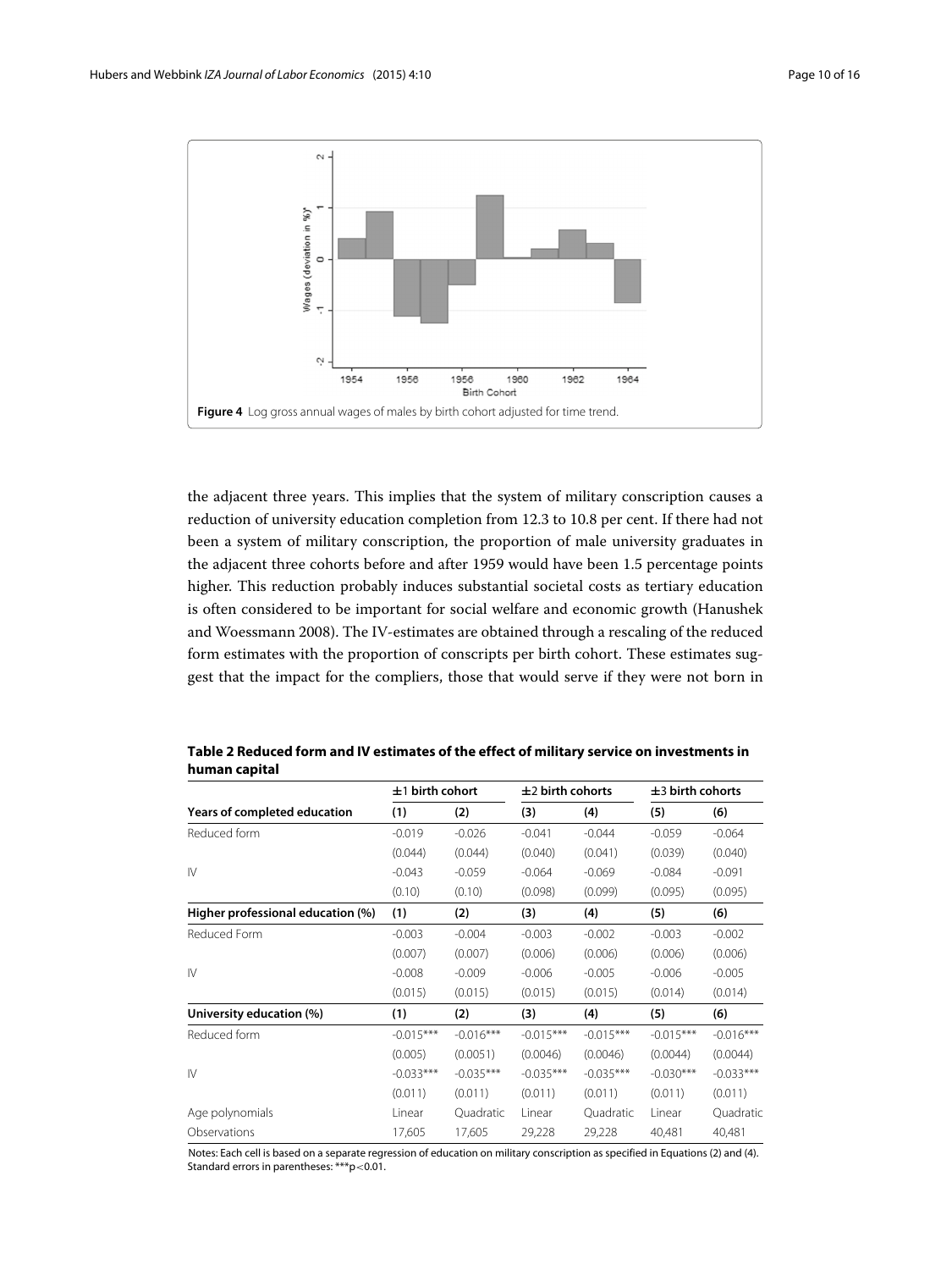1959, is approximately 3-4 percentage points. The estimates are robust for the discontinuity sample or the specification of age. The estimated effects do not change when we use non-linear models instead of linear probability models.

In sum, we find that military conscription seems to have a substantial societal cost by reducing the proportion of young males that obtain a university degree in the Netherlands. In addition, conscription also generates private costs by reducing the probability of completing university education for conscripts. Our results are different from earlier studies that found positive effects of military conscription on educational attainment because of draft avoidance behaviour (Bauer et al. [2014;](#page-15-2) Card and Lemieux [2001;](#page-15-4) Maurin and Xenogiani [2007\)](#page-15-3). However, other studies also found negative effects of conscription on educational attainment (Buonanno [2006;](#page-15-0) Di Pietro [2013\)](#page-15-16). A factor that might be important in the Dutch context is that students that (temporarily) drop-out from their university education have to fulfill their military service before being allowed to reenroll. This might have affected the proportion of university graduates as this creates an interruption in the educational career of these students.

#### **6.2 Conscription and earnings**

The estimated effects of military conscription on (log) annual earnings are shown in Table [3](#page-10-0) using the same models and estimation samples as in Table [2.](#page-9-1) The reduced form estimates show that males born in 1959 earn, on average, 1.5 per cent more than those born in the adjacent one, two or three years. This implies that an abolishment of the

|                               | $\pm$ 1 birth cohort |            |            | $\pm$ 2 birth cohorts | $\pm$ 3 birth cohorts |             |
|-------------------------------|----------------------|------------|------------|-----------------------|-----------------------|-------------|
| Log annual wages              | (1)                  | (2)        | (3)        | (4)                   | (5)                   | (6)         |
| Reduced form                  | $-0.013*$            | $-0.013*$  | $-0.017**$ | $-0.015**$            | $-0.019***$           | $-0.017**$  |
|                               | (0.008)              | (0.008)    | (0.007)    | (0.007)               | (0.007)               | (0.007)     |
| $\mathsf{IV}$                 | $-0.031*$            | $-0.029*$  | $-0.036**$ | $-0.032*$             | $-0.038**$            | $-0.033**$  |
|                               | (0.017)              | (0.018)    | (0.017)    | (0.017)               | (0.017)               | (0.017)     |
| Log annual wages              | (1)                  | (2)        | (3)        | (4)                   | (5)                   | (6)         |
| Reduced form                  | $-0.013*$            | $-0.011$   | $-0.015**$ | $-0.013*$             | $-0.016**$            | $-0.013**$  |
|                               | (0.007)              | (0.007)    | (0.007)    | (0.007)               | (0.007)               | (0.007)     |
| $\mathsf{IV}$                 | $-0.028*$            | $-0.026$   | $-0.033**$ | $-0.029*$             | $-0.034**$            | $-0.028*$   |
|                               | (0.017)              | (0.017)    | (0.016)    | (0.016)               | (0.016)               | (0.016)     |
| Control: Years of education   | $0.051***$           | $0.051***$ | $0.049***$ | $0.049***$            | $0.049***$            | $0.049***$  |
|                               | (0.001)              | (0.001)    | (0.001)    | (0.001)               | (0.001)               | (0.001)     |
| Log annual wages              | (1)                  | (2)        | (3)        | (4)                   | (5)                   | (6)         |
| Reduced form                  | $-0.008$             | $-0.007$   | $-0.012*$  | $-0.010$              | $-0.014**$            | $-0.011*$   |
|                               | (0.007)              | (0.008)    | (0.007)    | (0.007)               | (0.007)               | (0.007)     |
| $\mathsf{IV}$                 | $-0.019$             | $-0.017$   | $-0.024$   | $-0.021$              | $-0.028*$             | $-0.022$    |
|                               | (0.017)              | (0.017)    | (0.017)    | (0.017)               | (0.016)               | (0.016)     |
| Control: University education | $0.348***$           | $0.348***$ | $0.339***$ | $0.339***$            | $0.331***$            | $0.331***1$ |
|                               | (0.011)              | (0.011)    | (0.009)    | (0.009)               | (0.008)               | (0.008)     |
| Age polynomials               | linear               | quadratic  | linear     | quadratic             | linear                | quadratic   |
| Observations                  | 17,605               | 17,605     | 29,228     | 29,228                | 40,481                | 40,481      |

#### <span id="page-10-0"></span>**Table 3 Reduced form and IV estimates of the effect of military service on log annual wages1**

Notes: Each cell is based on a separate regression of wages on military conscription as specified in Equations [\(2\)](#page-5-0) and [\(4\)](#page-5-1). Standard errors in parentheses: \*\*\*p<0.01, \*\*p<0.05, \*p<0.1.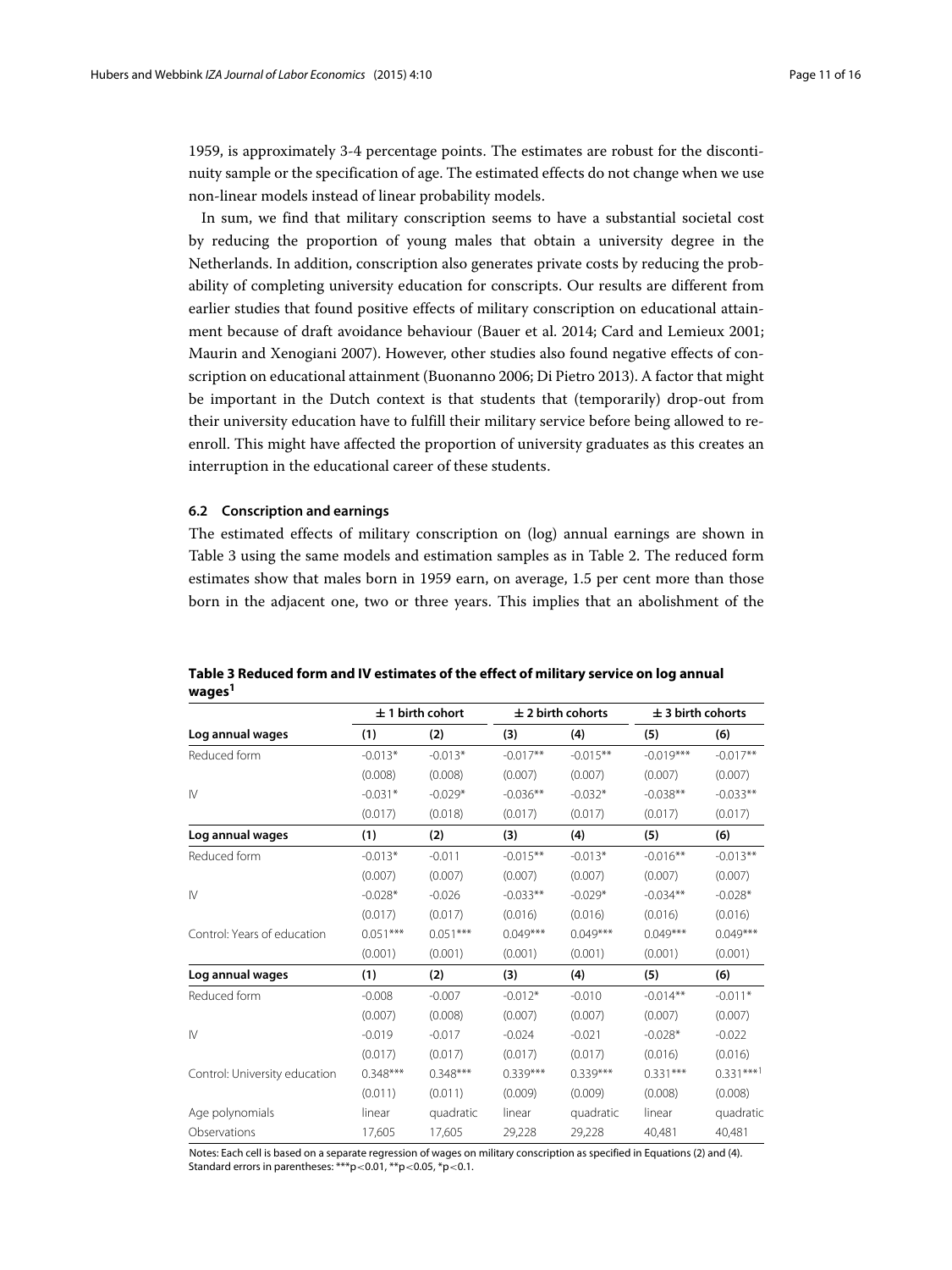system of compulsory military service would increase average male earnings for these cohorts by 1.5 per cent. At the individual level, the long term cost of conscription for compliers is approximately 3 to 4 per cent. The average age in our sample is approximately 38 years, which implies that 18 years after conscription, men that had to serve as recruits still earn 3-4 per cent less than those who didn't. Imbens and van der Klaauw [\(1995\)](#page-15-7) estimate a negative effect of 4-5 per cent on wages 10 years after conscription.

#### **6.3 Conscription, education and earnings**

Next we investigate to what extent the negative effect of conscription on wages is driven by the effects on educational attainment. In Table [3](#page-10-0) estimates are shown of the 'wage' models that include years of schooling (middle panel) or university degree (lower panel) as additional controls. These controls aim to pick up the effects of conscription that work through education. Hence, the remaining effects of conscription on wages are not driven by differential investments in human capital. The estimates show that the estimated effect of conscription reduces after controlling for years of schooling or controlling for completion of university education. However, the effect of conscription on earnings remains substantial and statistically significant. This suggests that conscription also reduces individual earnings capacities through other channels other than human capital obtained in the schooling system.

#### <span id="page-11-0"></span>**7 Sensitivity analysis**

In this section, we investigate the robustness of the previous findings. First, we will estimate the same models as Imbens and van der Klaauw [\(1995\)](#page-15-7) using individual level data until 2002. These models not only exploit the variation from the birth cohort 1959 but also the variation in military conscription between other birth cohorts. Second, we re-estimate the main models for the sample of women. As women are exempted from military service, we do no expect differences between birth cohorts. This analysis can be considered as a placebo test for our main estimates. Third, we will investigate how the drop in university graduates for birth cohort 1958 affects our estimates.

#### **7.1 Replication of Imbens and van der Klaauw [\(1995\)](#page-15-7)**

Imbens and van der Klaauw [\(1995\)](#page-15-7) exploited two types of variation. First, they used the variation in the proportion of conscripts from 14 birth cohorts. Second, they used the variation in the proportion that received a special exemption status. The special exemption status was first introduced for birth cohort 1958. Therefore, Imbens and van der Klaauw [\(1995\)](#page-15-7) did not use the birth cohorts 1956 and 1957 in the analysis that exploited this type of variation. In our replication, we use exactly the same variation and the same birth cohorts as Imbens and van der Klaauw [\(1995\)](#page-15-7). Table [4](#page-12-0) shows the estimation results of the effects of military conscription on educational attainment and earnings using the same specifications as Imbens and van der Klaauw [\(1995\)](#page-15-7). The estimation sample consists of individuals from 14 birth cohorts. The estimation results in the first row for each dependent variable (conscripted) exploit variation in the proportion of individuals within birth cohorts that actually served. The estimation results in the second row (status 'special exemption') exploit variation in the proportion of individuals within birth cohorts that did not serve due to a 'special exemption' status. We estimated Equation [\(4\)](#page-5-1) from Section [\(4\)](#page-4-0), which included the proportion of young men that served or the proportion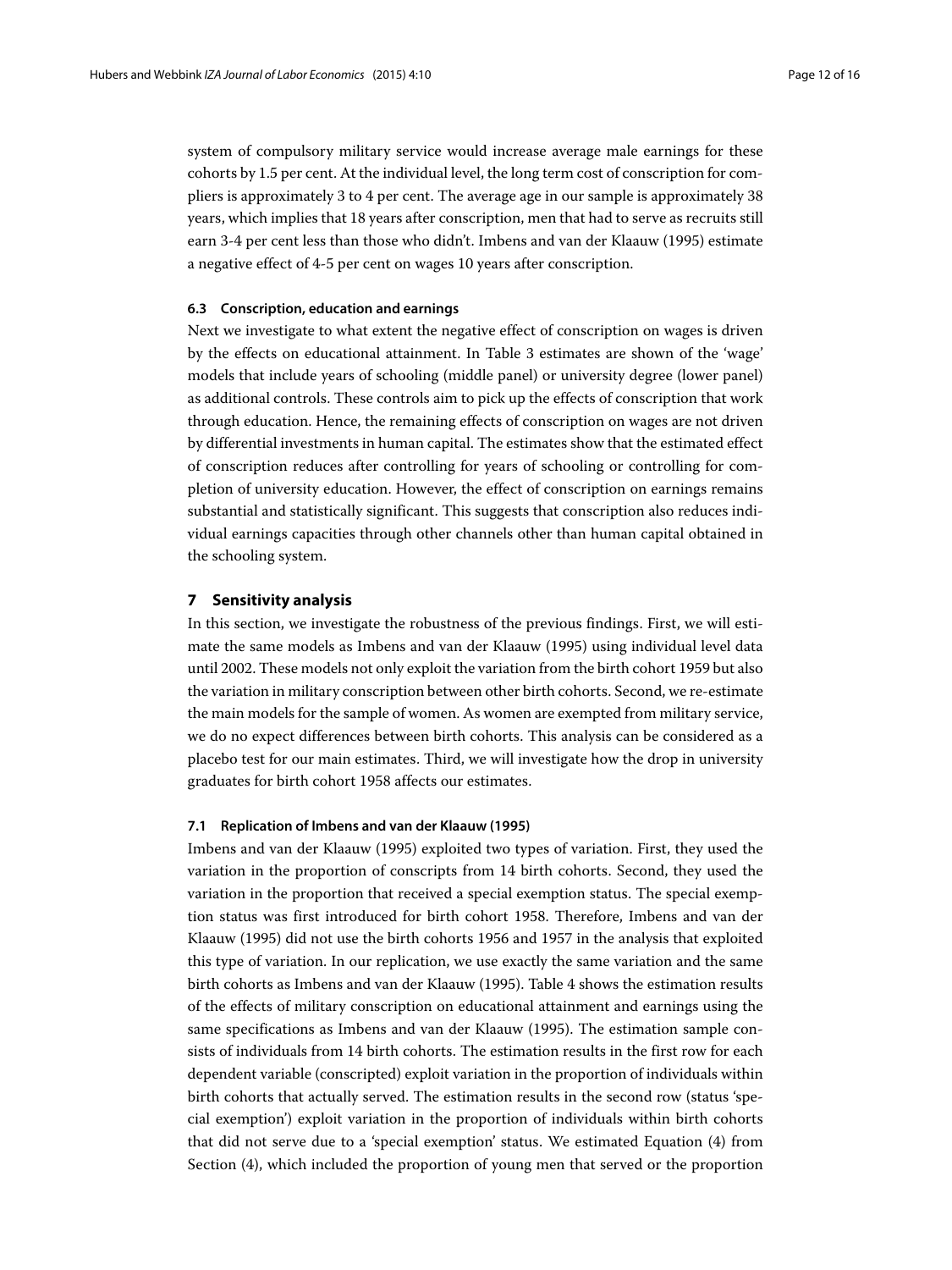| Years of completed education  | (1)         | (2)        |
|-------------------------------|-------------|------------|
| Conscripted                   | $-0.080$    | $-0.075$   |
|                               | (0.085)     | (0.086)    |
| Status 'special exemption'    | 0.046       | 0.046      |
|                               | (0.051)     | (0.051)    |
| Higher professional education | (1)         | (2)        |
| Conscripted                   | $-0.013$    | $-0.012$   |
|                               | (0.013)     | (0.013)    |
| Status 'special exemption'    | 0.010       | 0.010      |
| University education          | (1)         | (2)        |
| Conscripted                   | $-0.022**$  | $-0.018*$  |
|                               | (0.0097)    | (0.0097)   |
| Status 'special exemption'    | $0.014**$   | $0.015***$ |
|                               | (0.0058)    | (0.0058)   |
| Log annual wages              | (1)         | (2)        |
| Conscripted                   | $-0.078***$ | $-0.036**$ |
|                               | (0.015)     | (0.015)    |
| Status 'special exemption'    | 0.014       | $0.019**$  |
|                               | (0.0090)    | (0.0090)   |
| Age polynomials               | Linear      | Quadratic  |

<span id="page-12-0"></span>

| Table 4 IV-estimates of the long term effect of conscription on education and earnings |  |
|----------------------------------------------------------------------------------------|--|
| using the model of (1995)                                                              |  |

Notes: Each cell is based on a separate regression and uses variation in the proportion of conscripts or variation in the proportion having special exemption status between cohorts. The number of observations in the first regression is 73,892; for the second type of regressions this is 62,243 (the birth cohorts of 1956 and 1957 are not included). Standard errors in parentheses: \*\*\*p<0.01, \*\*p<0.05, \*p<0.1.

of young men that had a special exemption status within birth cohorts as the main independent variable. We estimated these models using a linear or a quadratic specification of age. The estimation results in Table [4](#page-12-0) confirm the previous findings. Serving in the army has a negative, but statistically insignificant, effect on years of schooling and graduation from higher professional education. Serving in the army reduces the probability of obtaining a university degree and also reduces long term earnings. These effects are statistically significant for both types of variation with one exemption. The size of the effects on university completion is somewhat smaller than the results from the local approach. The effects on wages are comparable when using a quadratic specification. In sum, exploiting all variation between birth cohorts gives similar results, but the effects on university education are smaller. This implies that the variation used from cohorts further away from the policy change that affected the birth cohort of 1959 has less impact on the completion of university education. This variation is, however, less well understood than the variation used in the analysis of Section [6.](#page-7-0)

#### **7.2 Placebo test on women**

Conscription was compulsory for men, but not for women. If other factors are important for the schooling or wage differences between birth cohorts, these factors might also affect schooling and earnings of women. To investigate the importance of other factors, we re-estimate the main models from Tables [2](#page-9-1) and [3](#page-10-0) using a sample of women only. The results are shown in Table [5.](#page-13-1) The estimates of the effect on obtaining a university degree are close to zero and sometimes positive. This suggest that the difference in obtaining a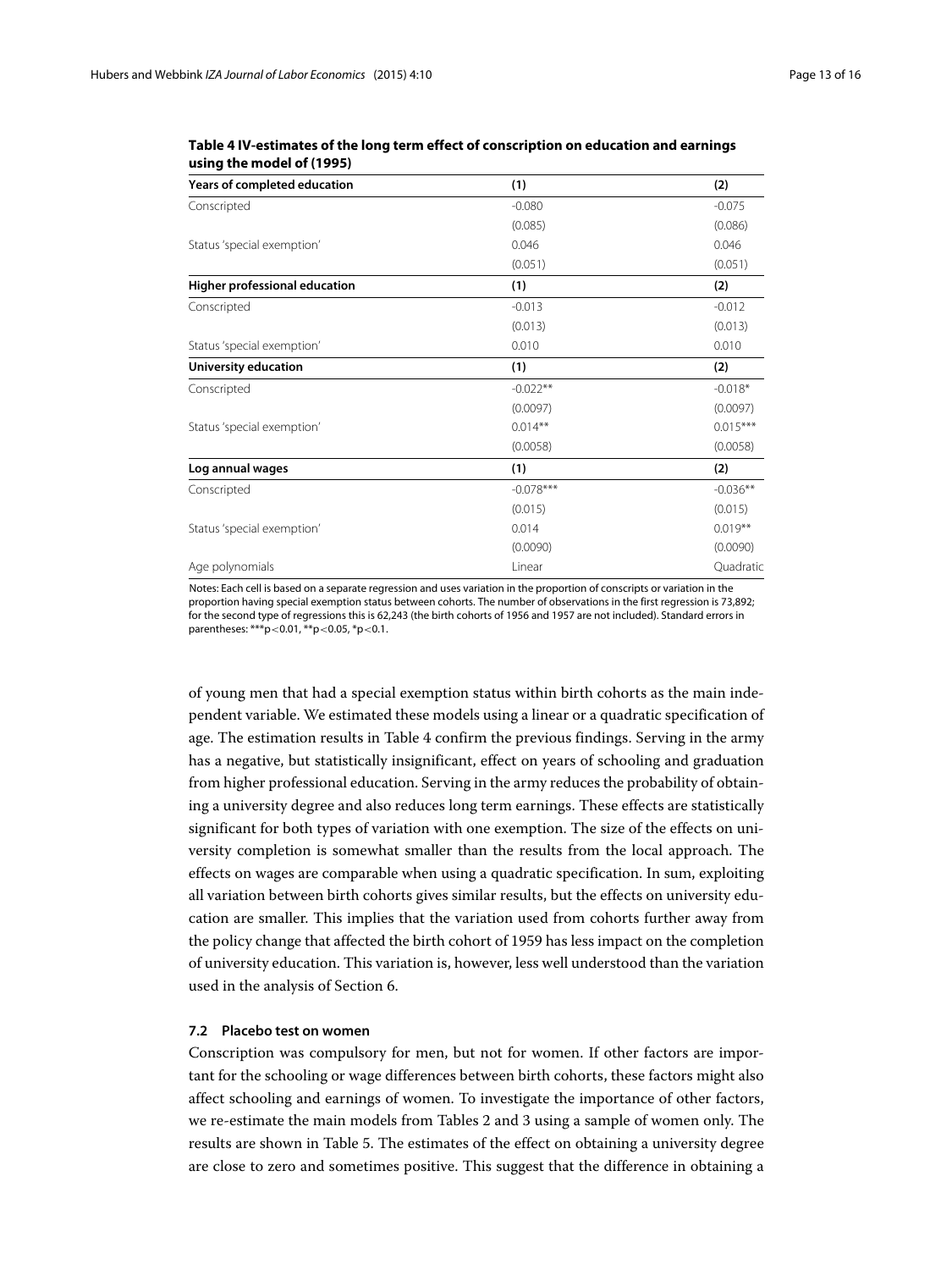<span id="page-13-1"></span>

|                          |          | $±1$ birth cohort |          | $±2$ birth cohorts |          | $±3$ birth cohorts |  |
|--------------------------|----------|-------------------|----------|--------------------|----------|--------------------|--|
| University education (%) | (1)      | (2)               | (3)      | (4)                | (5)      | (6)                |  |
| Reduced form             | 0.007    | 0.009             | 0.004    | 0.005              | 0.003    | 0.004              |  |
|                          | (0.012)  | (0.012)           | (0.011)  | (0.011)            | (0.011)  | (0.011)            |  |
| IV                       | 0.008    | 0.010             | 0.002    | 0.002              | $-0.001$ | $-0.000$           |  |
|                          | (0.013)  | (0.013)           | (0.012)  | (0.012)            | (0.011)  | (0.011)            |  |
| Log annual wages         | (1)      | (2)               | (3)      | (4)                | (5)      | (6)                |  |
| Reduced form             | $-0.013$ | $-0.014$          | $-0.007$ | $-0.008$           | $-0.003$ | $-0.008$           |  |
|                          | (0.013)  | (0.013)           | (0.012)  | (0.012)            | (0.011)  | (0.011)            |  |
| $\mathbb N$              | $-0.028$ | $-0.031$          | $-0.023$ | $-0.025$           | $-0.016$ | $-0.025$           |  |
|                          | (0.029)  | (0.030)           | (0.029)  | (0.029)            | (0.027)  | (0.028)            |  |
| Age polynomials          | Linear   | Ouadratic         | Linear   | Ouadratic          | Linear   | Ouadratic          |  |
| Observations             | 12.761   | 12.761            | 21,448   | 21,448             | 29.960   | 29,960             |  |

**Table 5 Reduced form and IV estimates of conscription on sample of women (sensitivity)**

Each cell is based on a separate regression of education and wages on military conscription as specified in Equations [\(2\)](#page-5-0) and [\(4\)](#page-5-1). Standard errors in parentheses.

university degree for males born in 1959 and males born in adjacent years is not driven by unobserved factors that increase university enrolment for those born in 1959. We also do not find statistically significant effects on female wages. Hence, we do not find evidence for the importance of unobserved factors that might have an effect on educational attainment or earnings.

It should be noted that this placebo test is not completely clean as women may have been indirectly affected by military conscription. For instance, women might face less competition from men on the labour market due to conscription. Moreover, for married women, there might be substitution or income effects related to the direct effects of conscription on their husbands. These indirect effects will probably be more important for women's wages than for the education of women because of the timing of the effects.

#### **7.3 A lower proportion of university graduates in birth cohort 1958**

Our model relies on the assumption that men born in birth year 1959 are similar to those in the adjacent years. However, Figure [3](#page-8-1) shows that the proportion of university graduates is remarkably lower for those born in 1958 than in adjacent birth cohorts. This may affect our estimates of the effect of conscription on university graduation. Therefore we conduct two sensitivity analyses. First, we re-estimate the effect of military service on the probability to complete university education while excluding birth cohort 1958 and including an earlier birth cohort. The estimates are shown in the upper panel of Table [6.](#page-14-0) Second, we pool the data of males and females and estimate specifications of Equations [\(2\)](#page-5-0) and [\(4\)](#page-5-1) that include a dummy for males and an interaction between birth cohort 1959 and males. Hence, this provides a difference-in-differences estimate of the effect of conscription on completion of education. The lower panel of Table [6](#page-14-0) shows the difference-in-differences estimates for Equations [\(2\)](#page-5-0) and [\(4\)](#page-5-1). We observe that the estimates in both panels are very similar to the estimates in Table [2.](#page-9-1) This implies that the drop in the proportion of university graduates of birth cohort 1958 does not affect the main estimation results.

#### <span id="page-13-0"></span>**8 Conclusions**

This paper investigated the long-term effect of military conscription on educational attainment and wages by exploiting a policy change that exempted a complete birth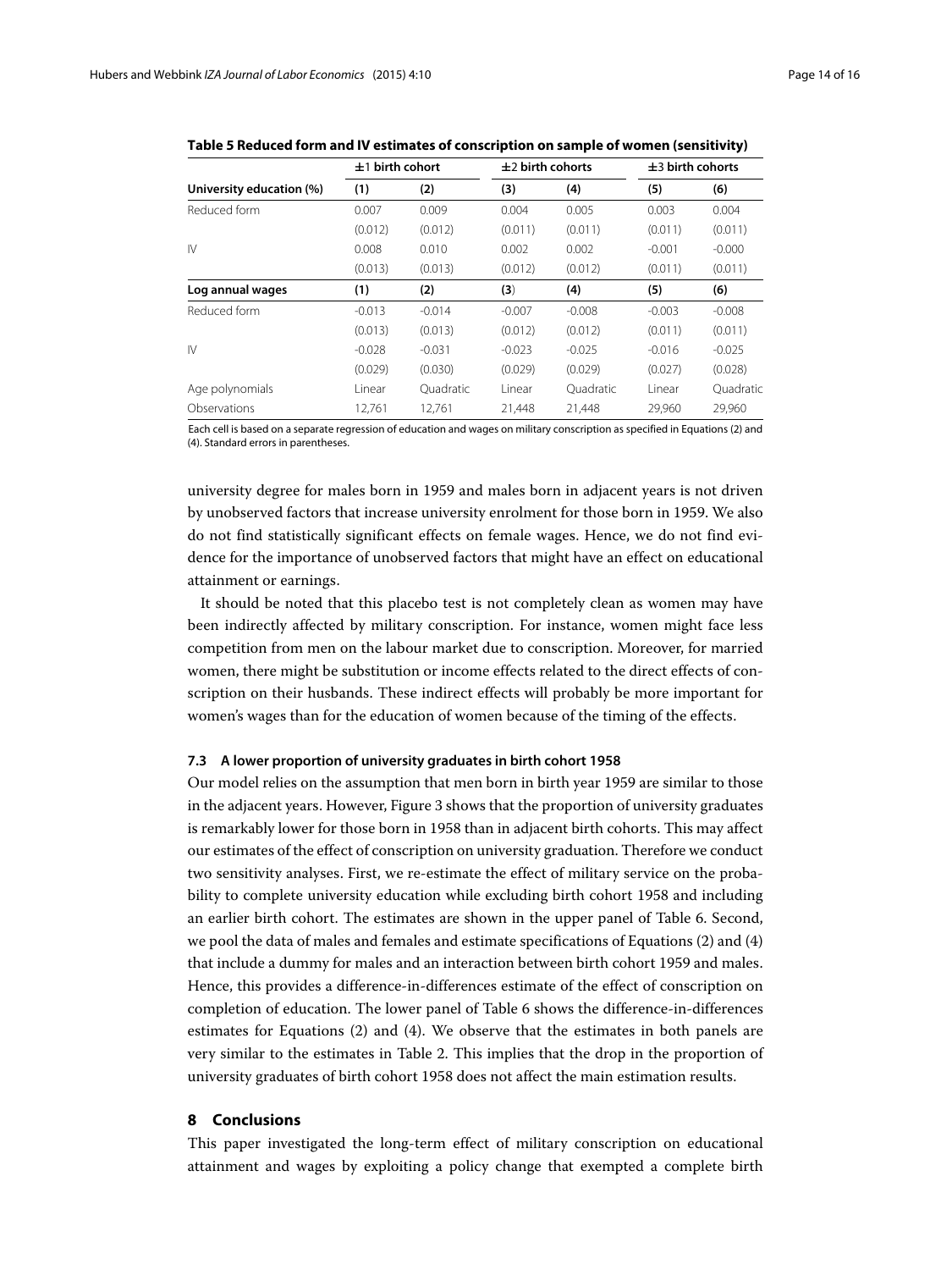<span id="page-14-0"></span>

|                                                 | $±1$ birth cohort |                  | $±2$ birth cohorts |             | $±3$ birth cohorts |             |
|-------------------------------------------------|-------------------|------------------|--------------------|-------------|--------------------|-------------|
| Panel 1: Excluding birth<br>cohort 1958         | (1)               | (2)              | (3)                | (4)         | (5)                | (6)         |
| Reduced form                                    | $-0.014***$       | $-0.015***$      | $-0.013***$        | $-0.014***$ | $-0.015***$        | $-0.016***$ |
|                                                 | (0.0052)          | (0.0052)         | (0.0046)           | (0.0047)    | (0.0044)           | (0.0045)    |
| $\mathsf{IV}$                                   | $-0.033***$       | $-0.036***$      | $-0.028**$         | $-0.031***$ | $-0.030***$        | $-0.033***$ |
|                                                 | (0.012)           | (0.012)          | (0.011)            | (0.011)     | (0.011)            | (0.011)     |
| Observations                                    | 17,527            | 17,527           | 29,059             | 29,059      | 40,367             | 40,367      |
| Panel 2: Difference-in-differences<br>estimates | (1)               | (2)              | (3)                | (4)         | (5)                | (6)         |
| Reduced form                                    | $-0.018**$        | $-0.018**$       | $-0.015**$         | $-0.015**$  | $-0.014**$         | $-0.015**$  |
|                                                 | (0.007)           | (0.007)          | (0.007)            | (0.007)     | (0.006)            | (0.006)     |
| $\mathsf{IV}$                                   | $-0.040**$        | $-0.040**$       | $-0.039**$         | $-0.039**$  | $-0.031**$         | $-0.031**$  |
|                                                 | (0.017)           | (0.017)          | (0.016)            | (0.016)     | (0.015)            | (0.015)     |
| Age polynomials                                 | Linear            | <b>Ouadratic</b> | Linear             | Quadratic   | Linear             | Ouadratic   |
| Observations                                    | 30,366            | 30,366           | 50,676             | 50,676      | 70,441             | 70,441      |

**Table 6 Sensitivity analysis of the effect of conscription on university graduation**

Notes: In Panel 1, each cell is based on a separate regression of education on military conscription as specified in Equations [\(2\)](#page-5-0) and [\(4\)](#page-5-1) on a sample excluding birth cohort 1958 and including an earlier birth cohort. In Panel 2, each column shows the difference-in-differences estimates of the effect of conscription using the pooled sample of men and women. Standard errors in parentheses: \*\*\*p<0.01, \*\*p<0.05.

cohort from military service. We compare the educational outcomes and earnings of the exempted cohort with the outcomes of men from adjacent cohorts. This local approach yields estimates of the societal costs of a system of military conscription and estimates of the private costs for individuals that had to serve in the military. Our approach is related to previous work by Imbens and van der Klaauw [\(1995\)](#page-15-7), who investigated the effects of conscription on wages of conscripts until 1990.

We find that the system of compulsory military service decreases the proportion of university graduates by 1.5 percentage points from a baseline of 12.3 per cent. In addition, being a conscript reduces the probability of obtaining a university degree by almost four percentage points. Our estimates also show that the system of military service reduces average societal wages by 1.5 per cent. The private costs for conscripts are higher; they lose approximately 3 to 4 per cent of their wages by serving in the military. The fact that the average man in our sample served in the army almost 18 years before suggests that the negative effects of military service are long-lasting. Finally, we find that the effect of conscription on educational attainment does not fully explain the wage reduction. This suggests that conscription also reduces individual earnings capacity through channels other than a reduction in human capital.

This study provides a new piece of evidence about the hidden costs of conscription. Our estimates show that military conscription has long term negative consequences for completion of university education and for individual earnings. This implies that the costs of conscription are substantial, both at the societal level and at the individual level. Moreover, the private costs of conscription seem to be long-lasting.

#### **Endnotes**

 $1<sup>1</sup>$  A recent study finds no effect on university enrolment of the abolition of compulsory military service in Italy (Di Pietro [2013\)](#page-15-16).

<sup>2</sup> Although the Netherlands abandoned military conscription in 1997, every Dutch man still has a military obligation. Since 1997 however, recruits are no longer called to serve. We may regard this as a 100 per cent exemption rate.